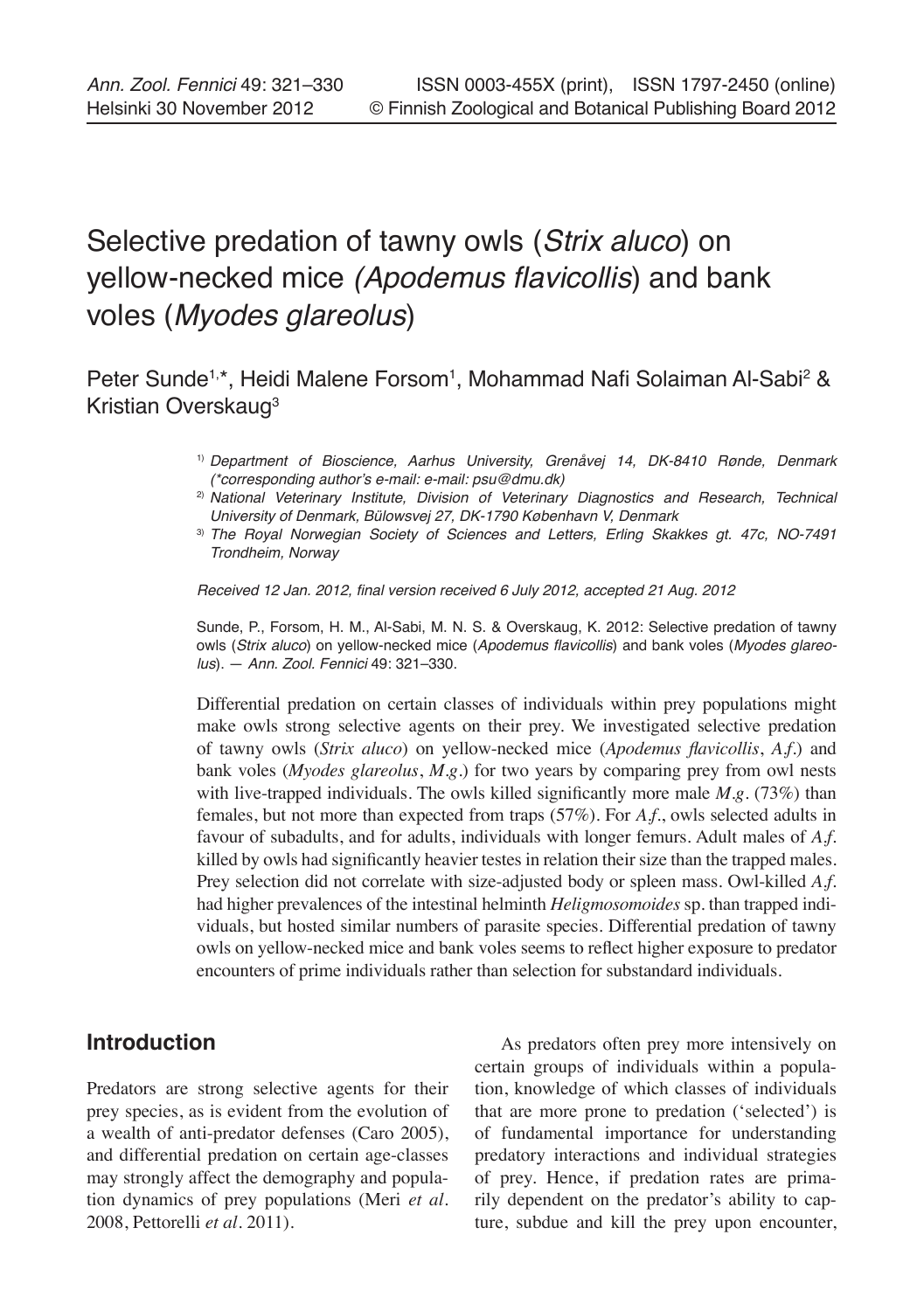predators should, all other factors being equal, select for "substandard" individuals (the youngest, oldest, sickest or weakest) in the population (e.g Temple 1987, Alzaga *et al.* 2008). If predation rates on the other hand are primarily dependent on the encounter rates, prey selection might either reflect differential search images by the predator (predator's decision) or differential risk-taking through predator exposure in the prey (prey's decision of risk taking). In the latter case, differential exposure-caused predation rates may either be a "cost of reproduction" of high quality individuals (Magnhagen 1991, Norrdahl & Korpimäki 1998) or the result of "risk-sensitive foraging" of food stressed individuals (e.g. Sunde *et al.* 2003, Creswell *et al.* 2010).

Previous studies of prey selection by avian predators on rodents indicate, that males are often preyed upon more intensively than females (Halle 1988, Christe *et al.* 2006, Taylor 2009) and subadults are preyed upon more intensively than mature individuals (Halle 1988, Dickman *et al.* 1991, Kittlein *et al.* 2001, Trejo & Guthmann 2003, Meri *et al.* 2008), but in other cases adults are selected in favour of subadults (Karell *et al.* 2010). Within life history classes, avian predators have also been found to prey on certain size or weight classes at a higher rate than what would be expected from the estimated occurrence in the entire prey population (Derting & Cranford 1989, Zalewski 1996, Taylor 2009, Karell *et al.* 2010). However, no consistent prey selection patterns appear to exist across different studies, which indicates that different predator– prey relationships and/or trade-offs for prey are in play in different small mammal populations exposed to avian predators.

The role of health status, immunocompetence, and parasitism and its influence on predation risk has also received attention, although there has also been some debate as to how to measure the immunocompetence of prey. For instance, the mass of the spleen, as an important part of the immune system, has been suggested to be positively correlated with immunocompetence in birds (Møller & Erritsøe 2000), whereas other authors suggest that a larger spleen is merely the result of an immune response to an infection (Smith & Hunt 2004). Indeed, several studies have found a positive correlation between the size of the spleen and infections with parasites or diseases (Vincent & Ash 1978, Ali & Behnke 1985, Garside *et al.* 1989, Watkins *et al.* 1991). Likewise, some studies have found individuals that succumb to predation to be more heavily infected with parasites than the rest of the population (Steen *et al.* 2002, Navarro *et al.* 2004).

As the different phases of the predatory process (searching, approaching, attacking and killing; Caro 2005) are often not observable in field conditions, comparisons of samples of individuals killed by predators with "reference" individuals, assumed to represent the live populations might provide useful first line information about which individuals of prey that faces the highest risks (e.g. Haukisalmi *et al.* 1994, Taylor 2009, Karell *et al.* 2010).

The aim of this study was to investigate prey selection of the tawny owl (*Strix aluco*) on its most important prey species, the yellow necked mouse (*Apodemus flavicollis*; *A.f.* hereafter) and the bank vole (*Myodes glareolus*; *M.g.*), in a situation where individuals of both species are assumed to invest heavily in reproductive effort (spring in years of abundant beech mast). We investigated the patterns of prey selection in relation to life history status (gender, age), body size, body condition (residual body weight), relative size of internal organs (spleen, heart, and liver), testicular weight (indicator of reproductive investment in males), and helminth parasite load. Given that owls should prey differentially on individuals with respect to any of these traits we should expect these traits to differ between owl-killed and reference individuals.

## **Material and methods**

The study was conducted in Gribskov Forest (56 km2 ) in northern Zealand, Denmark (55°59´N, 12°19´E). The deciduous parts of the forest houses a well studied population of tawny owls mostly breeding in nest boxes in well-defined territories (Sunde & Bølstad 2004). During two years (2003, 2007) with population peaks of *A.f* and *M.g.*, following major beech (*Fagus sylvaticus*) mast crops the preceding autumns, we collected prey from tawny owl nest boxes and live captured reference animals (25 March–10 May).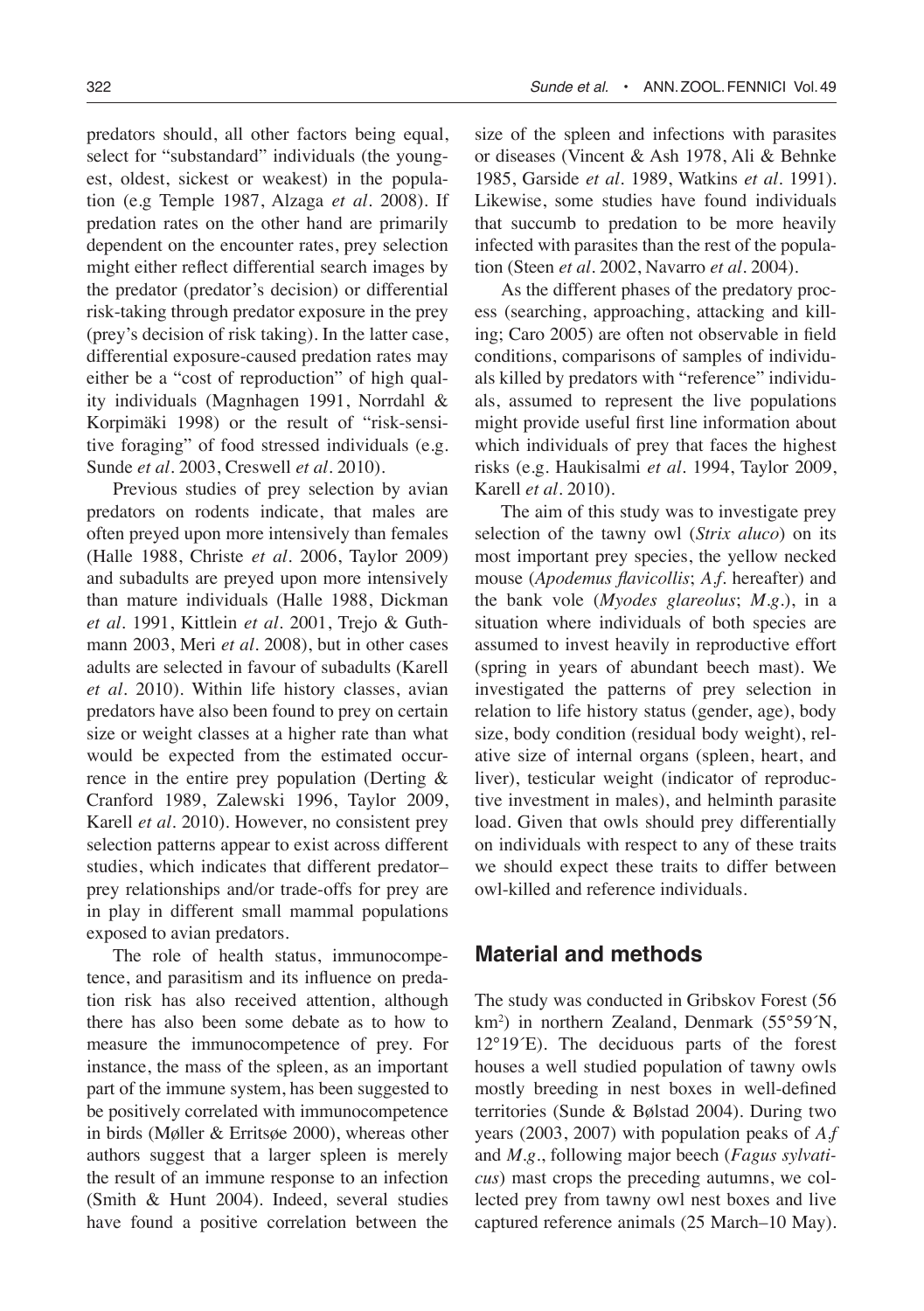In such post-mast years, radio-tagged tawny owls directed almost all their hunting effort to mature beech forest, and *A.f.* and *M.g.* comprised more than 90% of all prey items found in tawny owl nests and in regurgitated pellets (P. Sunde & M. S. Bølstad unpubl. data). It is, therefore, reasonable to assume that tawny owls in both years concentrated most of their search efforts on these two prey species.

We collected *A.f.* and *M.g.* hoarded in the nest boxes and replaced them with substitute food (laboratory mice). In owl territories where we had collected prey items from the nest, we caught small rodents in live traps at the same time, to serve as a control group representing the actual rodent population in the forest. We used "Ugglan" traps, provided with bedding and food (raisins and sunflower seeds) and checked them twice a day. All *A.f.* and *M.g.* were euthanized *in situ*, labelled and placed separately in small plastic bags and frozen  $(-18 \degree C)$  until further examinations that were carried out in the lab.

#### **Measurements**

Age was categorised as adult or subadult based on examination of sexual maturity. For males, the adult criterion was scrotal testes, and for females the adult criterion was presence of teats, foetuses, or signs of previous litters such as placental scars. For items from traps and intact items from nests, we measured the total body mass to the nearest mg, and the mass of heart, liver, spleen and testicles. We used an average of three measurements (to the nearest 0.01 mm) of the left femur bone as an estimate of the structural body size. Because of partial consumption (always from the head and downwards), weight measures (total weight and organ weights) could not be taken from all individuals, therefore analyses including these factors were based on slightly different number of observations (Table 1).

To study the prevalence of intestinal parasites, we examined smears (one smear per specimen) of the content of the colon under a light

**Table 1.** Partial selection coefficients from logistic regression models on the relative probability that a specimen of Apodemus flavicollis or Myodes glareolus would be preyed upon by tawny owls as opposed to being live-trapped as function of different predictor variables ( $b = 0$  indicates no selection,  $b = 1$  an increase in relative likelihood of being predated by 2.71 times [exp{1}] for each unit increase in the predictor value [covariates] or between levels [categorical variables]; e.g.  $b = 1.384$  for 'age' in A.f. indicates that adults are 4.0 times [exp{1.384}] more exposed to owl predation than subadults) when controlling for various other predictor variables, as indicated in 'controlling for'. Year and date are entered as nuisance parameters in all models as indicated with italics. Total sample sizes:  $n_k$ = numbers trapped,  $n_{\rho}$  = numbers preyed upon (incomplete information from partially consumed specimens).

|                                      |                          | A. flavicollis<br>$(n_{\rm n} = 207, n_{\rm n} = 76)$ |                 |     |          | M. glareolus<br>$(n_{\rm n} = 39, n_{\rm n} = 72)$ |                 |     |          |
|--------------------------------------|--------------------------|-------------------------------------------------------|-----------------|-----|----------|----------------------------------------------------|-----------------|-----|----------|
| Variable                             | Controlling for          | В                                                     | SE <sub>b</sub> | df  | p        | В                                                  | SE <sub>b</sub> | df  | р        |
| i: year (2004 vs. 2007)              | ii                       | 2.897                                                 | 0.364           | 284 | < 0.0001 | 0.783                                              | 0.593           | 107 | 0.190    |
| ii: Julian date                      |                          | $-0.045$                                              | 0.017           | 284 | 0.009    | $-0.138$                                           | 0.025           | 107 | < 0.0001 |
| A: sex (male vs. female)             | i, ii, B                 | 0.062                                                 | 0.355           | 273 | 0.86     | 1.069                                              | 0.623           | 102 | 0.09     |
| B: age (adult vs. subadult)          | <i>i, ii,</i> A          | 1.384                                                 | 0.540           | 273 | 0.011    | 1.209                                              | 0.862           | 102 | 0.16     |
| C: sex $\times$ age                  | <i>i, ii, A, B</i>       | $-0.368$                                              | 1.090           | 272 | 0.74     | 0.682                                              | 1.805           | 101 | 0.71     |
| D: femur lenght (mm)                 | <i>i, ii, A, B, C</i>    | 0.169                                                 | 0.094           | 198 | 0.07     | 0.277                                              | 0.362           | 88  | 0.45     |
| $E:$ body weight $(g)$               | <i>i, ii, A, B, C, D</i> | 0.060                                                 | 0.064           | 122 | 0.33     | $-0.183$                                           | 0.204           | 76  | 0.37     |
| $F:$ spleen weight $(q)$             | <i>i, ii, A, B, C, D</i> | 1.550                                                 | 2.513           | 138 | 0.54     | $-2.324$                                           | 6.502           | 79  | 0.72     |
| G: liver weight (g)                  | <i>i, ii, A, B, C, D</i> | 0.450                                                 | 0.889           | 126 | 0.62     | 0.140                                              | 2.101           | 73  | 0.95     |
| H: heart weight $(g)$                | <i>i, ii, A, B, C, D</i> | $-4.651$                                              | 4.978           | 133 | 0.35     | 3.580                                              | 9.976           | 77  | 0.72     |
| I: testis weight of adult male $(q)$ | <i>i, ii,</i> D          | 2.710                                                 | 1.255           | 80  | 0.034    | 3.270                                              | 2.621           | 32  | 0.22     |
| J: Heligmosomoides sp.               | <i>i, ii, A, B, C, D</i> | $-1.312$                                              | 0.591           | 111 | 0.023    | 1.157                                              | 1.108           | 71  | 0.30     |
| K: Calodium hepaticum                | <i>i, ii, A, B, C, D</i> | 0.470                                                 | 0.586           | 111 | 0.42     | 0.056                                              | 1.36            | 71  | 0.97     |
| L: Number of parasite species        | <i>i, ii, A, B, C, D</i> | 0.485                                                 | 0.356           | 111 | 0.18     | $-0.644$                                           | 0.760           | 71  | 0.40     |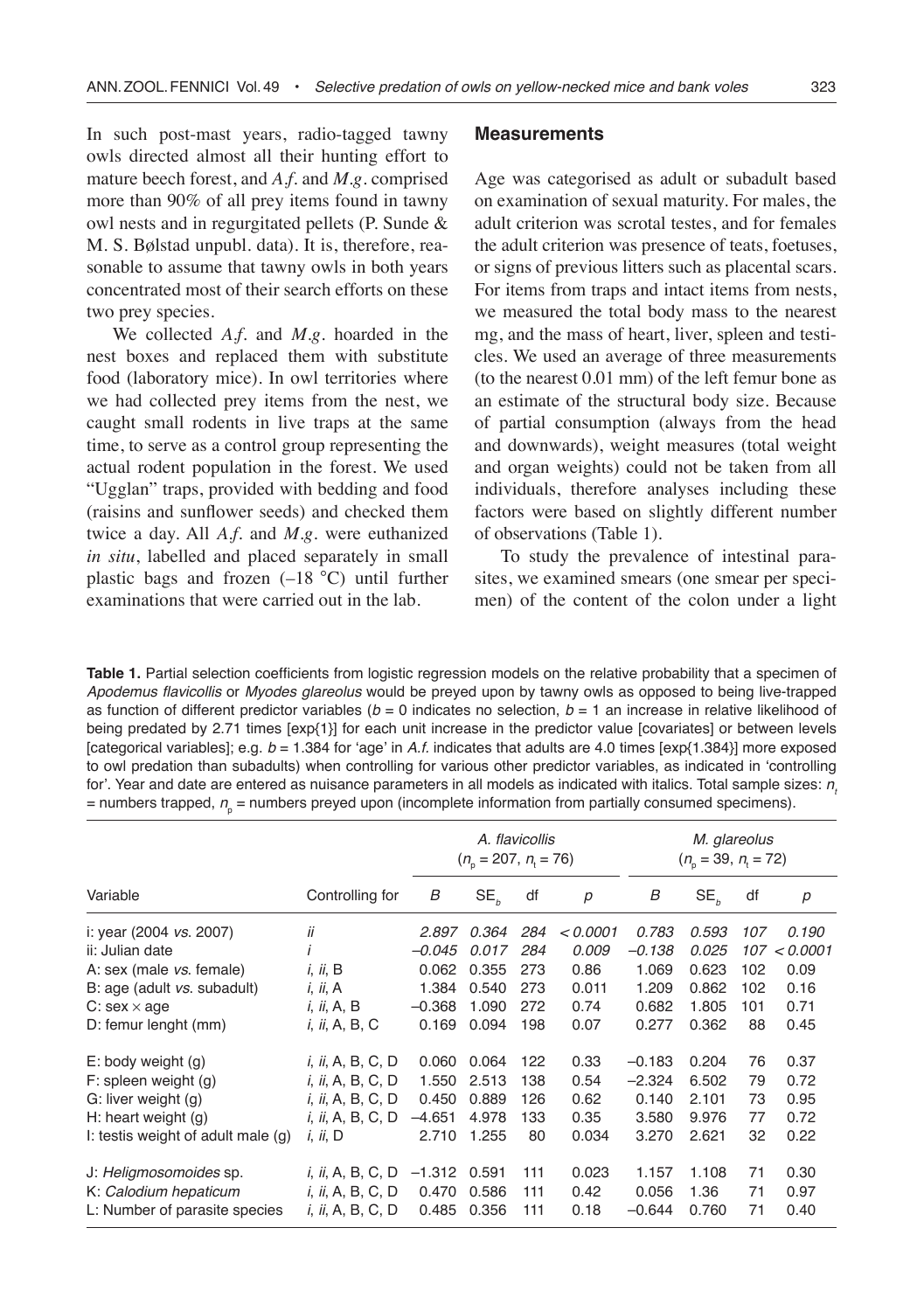microscope and recorded the presence of the different parasite species based on the presence of their eggs following Thienpont *et al.* (1986).

#### **Statistical analyses**

We conducted the overall analyses for prey selection as a Resource Selection Function (RSF, Manly *et al.* 2002), considering specimens that were preyed upon as "used" resource units and trapped specimens as "available" resource units. We constructed generalised linear mixed models in SAS 9.2 (Littell *et al*. 2006) with a binary response variable (killed by owls as opposed to live-trapped) modelled with a logit link function and binomially distributed errors and restricted maximum likelihood estimation technique. A major advantage of using this modelling approach within the RSF framework is that partial or additive effects of different life history and phenotypic variables on relative predation risk can be expressed and tested alongside in terms of selection coefficients that indicate the change in relative likelihood for a resource unit (i.e. specimen) being selected as partial function of the change in value of predictor trait (Manly et al. 2002). Hence, a selection coefficient (*b*) of 2.71 for testes mass measured in grams in *A.f.* (Table 1) indicates that the relative predation risk (odds ratio) of male *A.f.* doubles for every 0.256 g increase (ln2/*b*) in testis weight. Statistical models based on testing differences in the individual traits in question between the two types of fates yielded very similar results with regard to spotting statistical differences between owl-killed and trapped specimen, so even though caution has been raised against complex models with binomial error structures (Bolker *et al.* 2009) we feel safe about the statistical inferences from the analyses.

Explanatory factors were addressed in the statistical models in the following order: in order to control for confounding effects of previously entered variables (0) date and year, (1) sex and age (controlling for  $\{0\}$ ), (2) skeletal size (controlling for  $\{0, 1\}$ ,  $(3)$  body and organ mass and parasite prevalences (controlling for {0, 1, 2}). For adult males we also analysed for variation in testes weight (indicator of high investment in mating behaviour), controlling for {0, 2}. In all

analyses, we also included date and sampling year as nuisance parameters.

Because it was practically possible to capture rodents in only nine out of the 32 owl territories wherein rodents were sampled in nest boxes, we did not include territory information as random effects in the final models, since this severely drained the analysis for statistical power owing to the unbalanced design. Various homogenous tests (divided on fate) did not indicate any measurable variation among territories (all *z* values  $\leq$  1), so we feel safe about excluding the effects of territory identity from the analyses.

For explanatory variables that appeared to correlate at least modestly  $(p < 0.10)$  with relative predation risk, we conducted post-hoc tests using the individual factor in question as response variable. This was done in order to further reveal and illustrate their relationship with owl predation risk.

## **Results**

In total, we found 207 *A.f.* in owl nests and caught 76 in traps. For *M.g.*, we collected 39 from nests and caught 72 in traps. If the two rodent species were equally likely to enter traps, tawny owls selected *A.f.* in favour of *M.g.* (logistic regression, adjusting for effect of sampling year and date:  $b = 1.58$ ,  $SE_b = 0.449$ ,  $p = 0.0005$ ). In both species, the mean sampling dates were earlier for specimens from nest boxes compared to traps (Table 1).

#### **Correlations with sex and age**

Males comprised 55% of all *A.f.* and 73% of all *M.g.* killed by owls. In *M.g*., this male proportion was significantly higher than expected from parity (Fig. 1). In comparison, males comprised 51% of all live-captured *A.f.* and 57% of all *M.g.* (not significantly different: Table 1 and Fig. 1). In both species, prey from owl nests consisted almost entirely of sexually mature individuals (Fig. 2). Positive selection coefficient indicated that owls took more adult individuals than was caught in traps (Table 1 and Fig. 2), a difference that was statistically significant in *A.f.*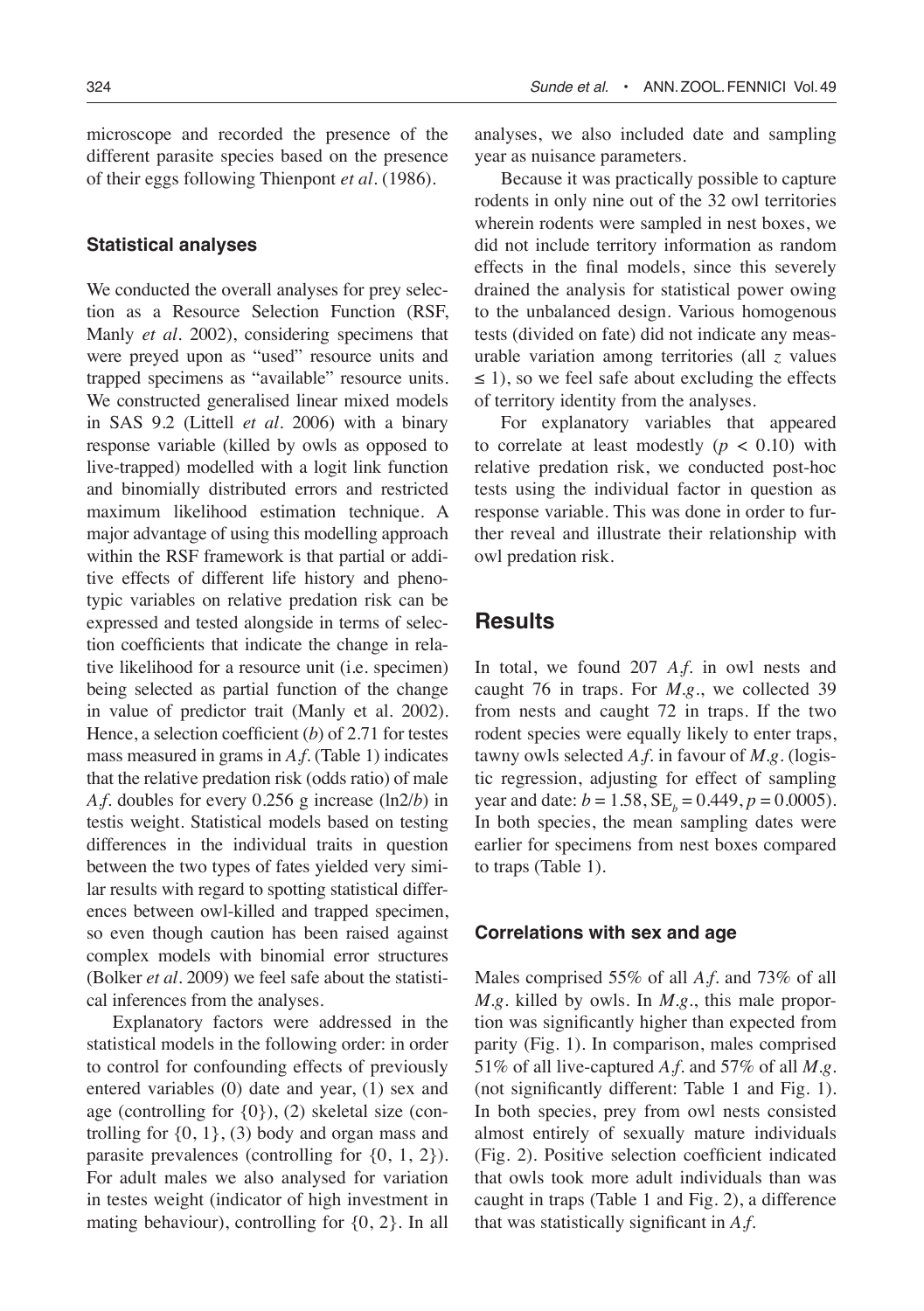

**Fig. 1.** Proportions of males amongst prey remains collected from tawny owl nests compared with livetrapped reference samples for Apodemus flavicollis and Myodes glareolus, March–April (least square mean estimates adjusted for year and sampling date. Error bars indicate 95%CIs). The reference dashed line indicates an even sex ratio.



**Fig. 3.** Least square means and 95% confidence limits of femur length of adult Apodemus flavicollis caught by owls and live-trapped as reference divided on gender and adjusted for date and year (femur lengths modelled as function of fate  $[p = 0.014]$ , sex  $[p = 0.038]$ , sex  $\times$ fate  $[p = 0.30]$ , year  $[p = 0.78]$  and sampling date  $[p = 1.30]$ 0.87]. If divided on sex, the differences in femur length between owl-killed and trapped mice is significant for females ( $p = 0.043$ ) but not for males ( $p = 0.45$ ).

#### **Correlations with phenotypic characters**

Specimens of *A.f.* killed by owls tended to be slightly larger than trapped individuals (Table 1), a difference that appeared to be most prominent among adult females (Fig. 3). When adjusting for skeletal size, owl-killed and live-trapped individuals did not differ with respect to body mass ("condition"), heart mass, spleen mass, nor liver mass (Table 1).

In both species, adult males killed by owls had heavier testes than those caught in traps, a



**Fig. 2.** Proportions of adults amongst prey remains collected from tawny owl nests compared with livetrapped reference samples for Apodemus flavicollis and Myodes glareolus, March–April (Least square mean estimates adjusted for year, sampling date and gender. Error bars indicate 95%CIs).



**Fig. 4.** Least square means with 95% confidence limits of size-adjusted testis mass of adult Apodemus flavicollis and Myodes glareolus related to whether they were collected from tawny owl nests or live-trapped as reference (from model where testis mass was modelled as function of year, date, femur length and fate [partial effects of fate:  $A.f.: p = 0.027, M.g.: p = 0.39$ ].

difference that was statistically significant in *A.f.* (Fig. 4 and Table 1).

#### **Prevalences of parasites**

In total, we identified the following parasitic nematodes in the digestive tracts (respective prevalences in 286 *A.f* and 110 *M.g.*): *Calodium hepaticum*: 52% and 16%, *Heligmosomoides* sp.: 33% and 27%, *Nippostrongylus brasiliensis*: 6% and 5%, *Trichuris muris*: 16% and 0%, *Syphac-*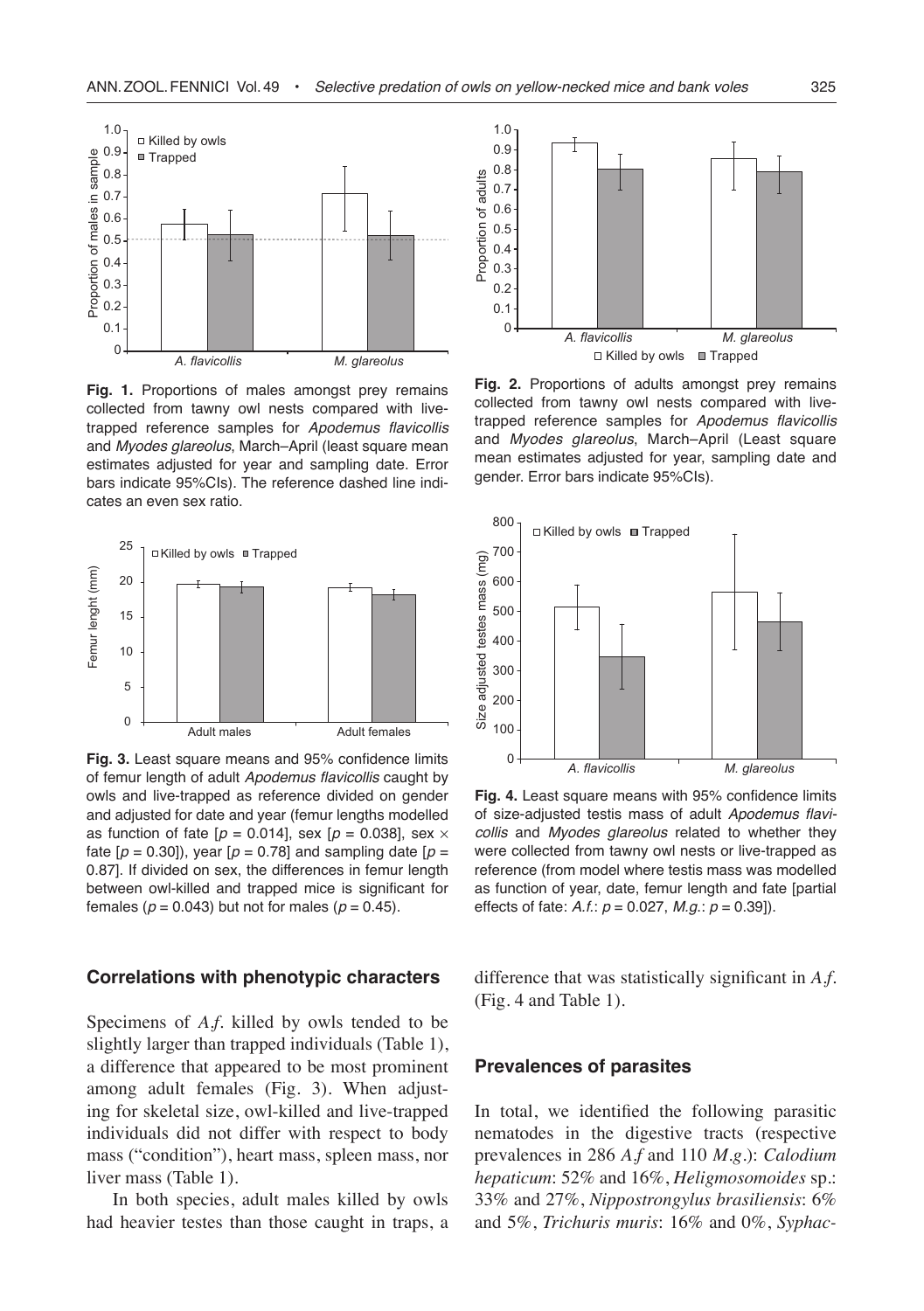

**Fig. 5.** Least square means with 95% confidence limits of proportion of Apodemus flavicollis and Myodes glareolus infected with the intestinal nematode Heligosomoides sp. related to whether they were collected from tawny owl nests or live-trapped as reference (from models where parasite prevalence were modelled as function of year, date, sex, age, femur length and fate [partial effects of fate:  $A.f.: p = 0.018, M.g.: p = 0.19$ ].

*ica muris*: 1% and 0%, other/unidentified species 11% and 4%. The mean number of parasite species per individual was 1.2 for  $A.f.$  (SD = 0.87), and 0.51 for  $M.g.$  (SD = 0.69).

*Heligmosomoides* sp. was found significantly less often in *A.f.* killed by owls than in trapped individuals (Table 1 and Fig. 5). In *M.g*., we found a reverse, but not significant, trend (Table 1 and Fig. 5). The prevalence of *C. hepaticum* was not higher in rodents of either species taken by owls as compared with that in trapped animals, nor did we find any difference in the total number of parasites per specimen (Table 1). Parasite parameters did not correlate with spleen masses in any analyses (all  $p$  values  $> 0.2$ ), but prevalences of *C. hepaticum* were higher in adult than in subadult *A.f*. (partial effect in logistic regression,  $b = 1.78$ ,  $SE_b = 0.87$ ,  $p = 0.003$ ) and increased with femur length in *M.g.* ( $b = 0.80$ ,  $SE_b = 0.36, p = 0.03$ .

## **Discussion**

Comparisons of specimens killed by tawny owls with live-trapped reference specimens, gave statistical evidence for tawny owls in *A.f*.: killing more adults than subadults; amongst the adults more larger individuals (particular in females); amongst adult males those with the heaviest testes; and finally fewer individuals with the intestinal parasite *Heligmosomoides* sp. In *M.g*., which comprised a smaller and statistically less powerful sample, males appeared to be taken more frequently than females and expected from an equal sex distribution. The fewer statistically significant selection parameters in *M.g*. compared to *A.f*. might be a mere result of lower statistical power due to smaller sample size. Hence, albeit statistically non-significant, selection coefficients for age, femur length and testis weight were larger in *M.g.* than in *A.f*. suggesting at least the same biological significance assuming that the difference was statistically factual. Even though only statistically significant results will be discussed in the following, we will therefore stress that more traits might be subject to differential predation hazards than identified here as statistically significant. The selection coefficients with SEs presented in this paper should therefore not necessarily be judged only on the basis of this isolated study, but might in the future contribute to a more comprehensive synthesis of individual traits associated with avian risks based on a meta-analysis of selection coefficient across a larger sample of field studies.

Finally, on an interspecific level, tawny owls appeared to prey more intensively on *A.f.* than on *M.g.* as compared with expectations from the live capture frequencies. This might indicate that *A.f.* were easier to locate and/or capture for tawny owls than *M.g*., and/or that the predator concentrated its searching effort on this (larger) of the two prey species.

### **Reliability of data**

There is little reason to assume that specimens brought to nests should comprise a severely biased sample of the individuals caught from the same species, as most prey caught by owls during the sampling period were brought to the nests, and because no indications of differential consumption rates of specimens with different traits were apparent in the material. Studies of owl predation comparing remains in pellets with prey brought to the nest have found no differences between the two (Taylor 2009 and references therein).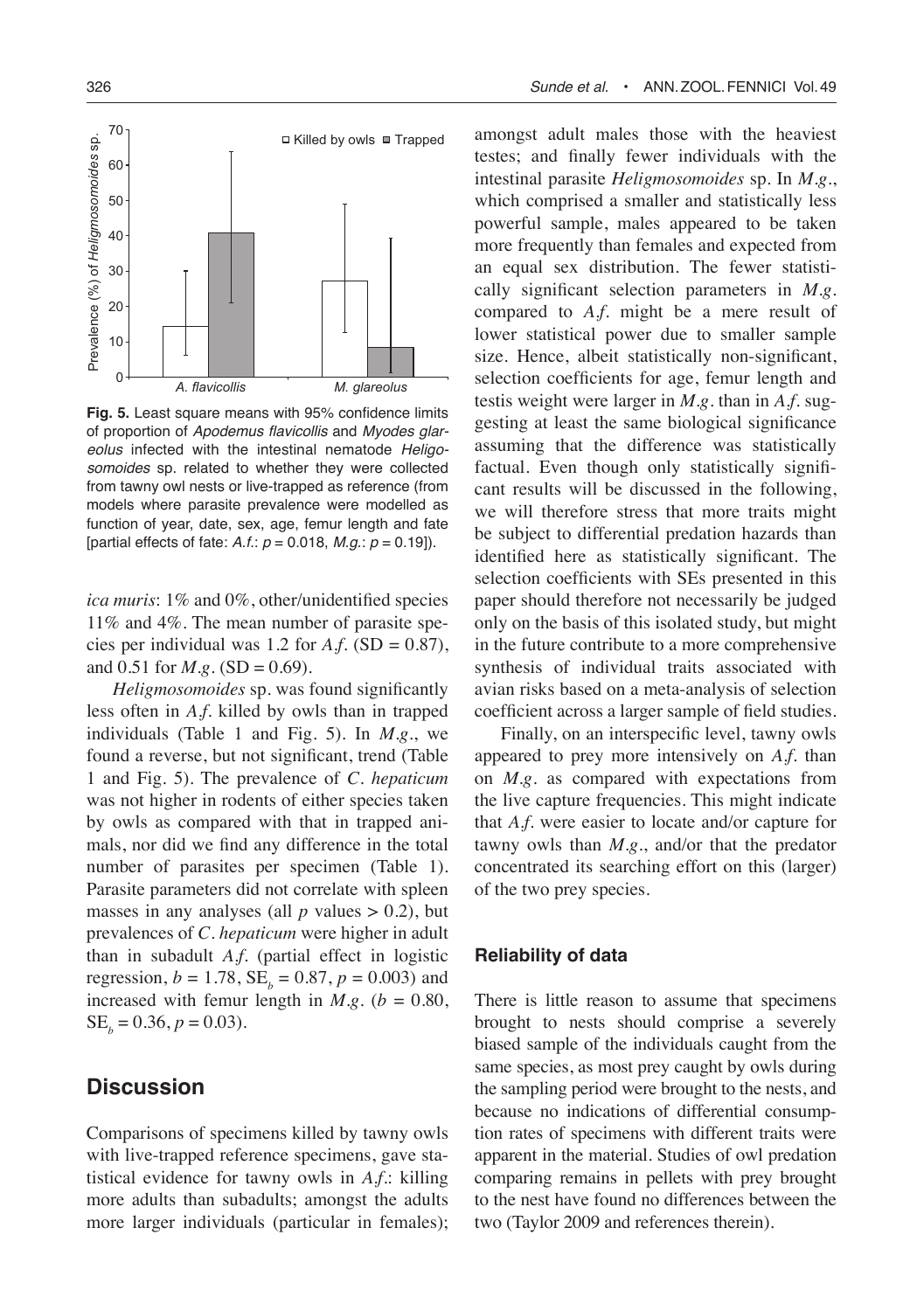It is less certain whether trapped individuals were fully representative of the live population as those individuals that expose themselves to owl predation also might be more likely to enter traps. Hence, in both species, reproductive adults appear to be more willing to enter traps than subadults (Jensen 1975). Any such bias should underestimate the real prey selection of owls and thus make the analysis more conservative.

## **Prey selection patterns of tawny owl on yellow-necked mice and bank voles**

In principle it is impossible to know from this study from which of the various stages of the hunting processes (searching, encountering, attacking, and killing), differential predation rates by tawny owls on their prey origin. However, given that tawny owls are ambush predators that hunt from perches a few metres above the ground, where they wait for prey to appear (Sunde *et al.* 2003), it is conceivable that differential predation rates are mainly a result of differential encounter and attack rates, which in turn will be a function of prey activity and exposure on the ground surface. In that case, relative differences in predation rates (selection coefficients) should reflect a similar variation in exposure to attack, e.g. risk sensitive foraging or mating behaviour (Magnhagen 1991).

When correcting for life-history traits, health and condition parameters did not correlate with relative predation risk. The present data indicate that tawny owls do not select individuals in poor condition or of low phenotypic quality such as individuals with small body size, poor body condition, low spleen mass or other organ measures that might be used as proxies for vitality and/or have been shown to correlate with predation risk in other studies (Koivunen *et al.* 1996b, Rohner & Krebs 1996, Møller & Erritzøe 2000, Møller & Saino 2004, Corbin *et al.* 2008, Pettorelli *et al.* 2011). Instead, the traits that correlated with relative owl predation risk (more males, more adults, larger individuals and heavier testes in adult males) might all be associated with dominant and reproductively active individuals within a population.

Indications of males in general (*M.g*.) and those with the largest testes (*A.f*.) being relatively more prone to predation is in accordance with many other studies of the sex ratio in mammalian prey of owls (Donázar & Ceballos 1989, Koivunen *et al.* 1996a, Christe *et al.* 2006, Taylor, 2009), and thus adds further evidence to the general notion that male reproductive strategies are costly in terms of exposure to avian ambush predation. Previously, testes mass has been linked to reproductive success in rodents (Schulte-Hostedde & Millar 2004), and our results might point towards a trade-off in male *A.f.* between maximizing the copulation rate and life span through an increased owl predation risk. Owls often select subadults over adults (Dickman *et al.* 1991, Kittlein *et al.* 2001, Trejo & Guthmann 2003, Meri *et al.* 2008), but may also select adults over subadults or large specimen over small ones (Derting & Cranford 1989, Taylor 2009, Karell *et al*. 2010). The apparent selection for mature individuals (similar selection coefficients in both prey species, but only statistically significant difference in *A.f.*) by tawny owls in the present study might possibly be explained by the seasonal timing of the sampling period. In temperate, deciduous forests such as the one included in the study area, populations of *M.g*. and *A.f.* increase manifold from spring to autumn every year (Jędrzejewski *et al.* 1996, P. Sunde & M. S. Bølstad unpubl. data). During the sampling period, sexually mature individuals of both genders should therefore invest heavily in reproductive activity in order to increase fitness and as a result also be more willing to run an increased predation risk compared to non-reproductive individuals (Magnhagen 1991, Norrdahl & Korpimäki 1998). A prey selection study carried out in other seasons might therefore have resulted in different patterns. Hence, Taylor (2009) showed that barn owls (*Tyto alba*) selected strongly for male field voles (*Microtus agrestis*) in spring when males are known to be reproductively active and aggressive, whereas no selection was apparent in winter were all voles optimise survival.

For the case of reproductively active females, food searching in April is probably not only dangerous in terms of activity *per se*, but also related to the fact that beech seed densities are considerably higher in those microhabitats characterized by exposed soils which radio-tagged bank voles (and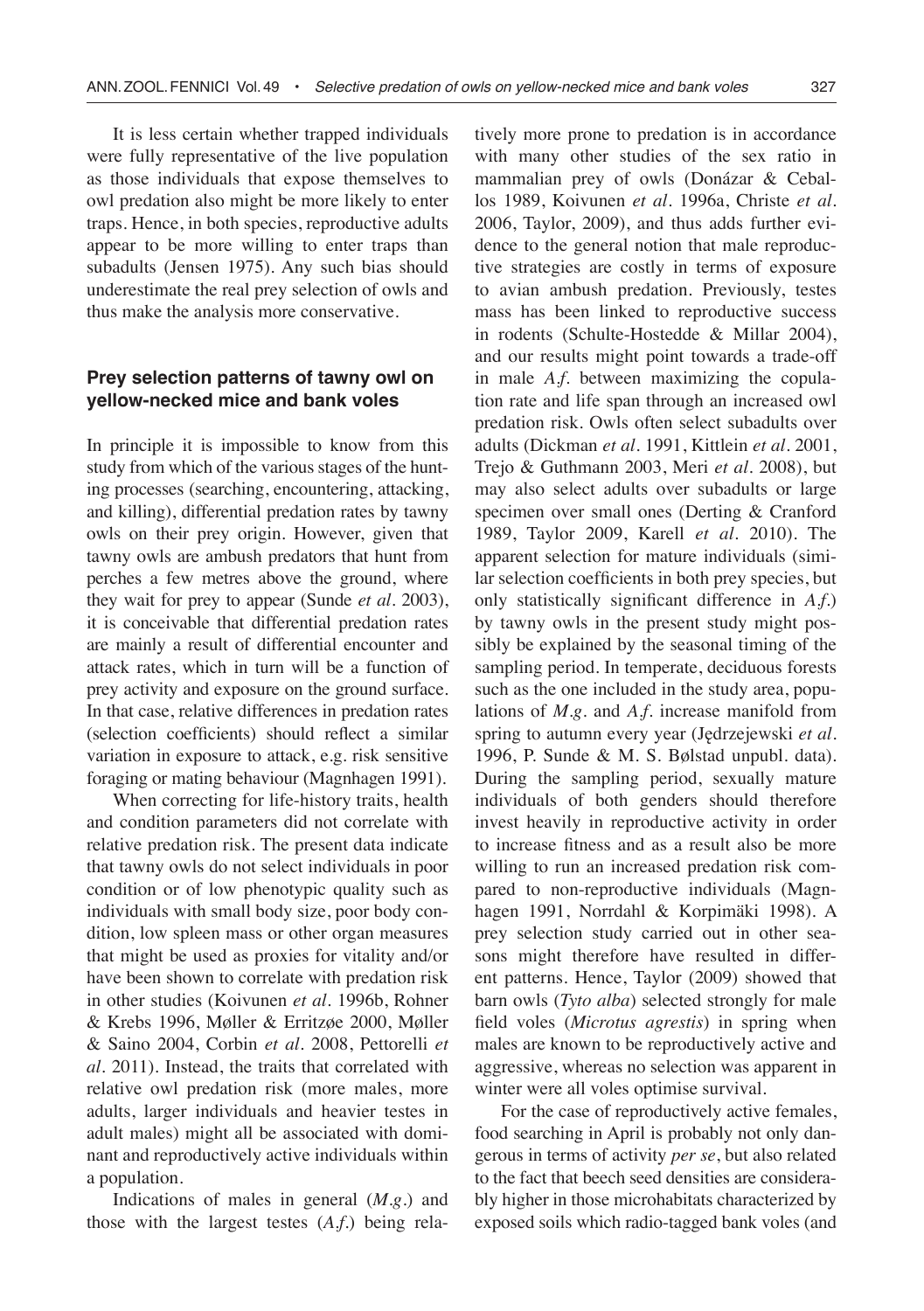probably also other rodent species) strongly avoid in late autumn when beech seeds are still plentiful (Eskildsen 2010). Another possible factor is that immature individuals comprised less than 30% of the trapped individuals. Young individuals might not, therefore, have experienced the same territorial pressure that could expel them into predatorexposed microhabitats as might have been the case in other studies that have found selection for young individuals by owls. A prey selection study conducted in late summer and early autumn when the *M.g*. and *A.f.* populations were about to reach their seasonal peak could possibly reveal a different prey selection pattern.

For reasons that are not clear, the intestinal parasite *Heligmosomoides* sp. occurred less frequently in *A.f*. killed by owls than caught in traps. *Heligmosomoides* sp. has a direct lifecycle, releasing a large number of eggs into the environment in faeces of the host (Gregory *et al.* 1992). Infection by this parasite species occurs when the larvae are ingested by the host either from the substratum or during grooming (Gregory *et al.* 1992, Hernandez & Sukhdeo 1995). A higher activity level in the host might, therefore, result in a higher rate of infections, as has been found to be the case with transmission rates in mice (Heitman *et al.* 2003). *Heligmosomoides* has also been associated with reduced individual performance in experimentally infected laboratory mice (*Mus musculus*) (Kavaliers & Colwell 1995), which should also predict higher and not lower prevalence of this intestinal nematode in owl-killed *A.f.* if weakened individuals should be relatively more susceptible to predation.

Lack of overall correlations between the number of parasites and apparent predation risk, however, certainly does not support an unequivocal link between gut parasite infections and the risk of falling as prey for tawny owls. This conclusion is in line with a much similar study from Finland, where Ural owls (*Strix uralensis*) did not select field voles differentially in relation to infections with helminth parasite species in general (Haukisalmi *et al.* 1994).

As an overall conclusion, prey selection by tawny owls on yellow-necked mice and bank voles in spring following beech-seed masts, appeared to be related to differential exposure to owls of individuals pursuing different reproductive strategies. This assumption still remains to be tested on individually-marked focal individuals (e.g. Norrdahl & Korpimäki 1998), but if true, tawny owls might not only limit population growth rates of these prey species in early spring directly by removing disproportionately more individuals of high reproductive value within the female segment of the population, but possibly also indirectly by forcing reproductively active individuals to reduce foraging activity and food intake during seasons of peak reproductive activity.

#### **Acknowledgements**

We are grateful to P. Christiansen and B. Jensen for field assistance and to P. Karell and I. Taylor for providing useful comments on a previous draft of this manuscript. Chris Topping kindly checked the language on the final version.

# **References**

- Ali, N. M. H. & Behnke, J. M. 1985: Observations on the gross changes in the secondary lymphoid organs of mice infected with *Nematospiroides dubius*. — *Journal of Helminthology* 59: 167–174.
- Alzaga, V., Vicente, J., Villanua, D., Avecedo, P., Casas, F. & Gortazar, C. 2008: Body condition and parasite intensity correlates with escape capacity in Iberian hares (*Lepus granatensis*). — *Behavioral Ecology and Sociobiology* 62: 769–775.
- Bolker, B. M., Brooks, M. E., Clark, C. J., Geange, S. W., Poulsen J. R., Stevens, M. H. H. & White, J.-S. S. 2009: Generalized linear mixed models: a practical guide for ecology and evolution. — *Trends in Ecology and Evolution* 124: 127–135.
- Caro, T. 2005: *Antipredator defences in birds and mammals.* — The University of Chicago Press, Chicago.
- Corbin, E., Vicente, J., Martin-Hernando, M. P., Acevedo, P., Pérez-Rodríguez, L. & Gortazar, C. 2008: Spleen mass as a measure of immune strength in mammals. — *Mammal Review* 38: 108–115.
- Christe, P., Keller, L. & Roulin, A. 2006: The predation cost of being a male: Implications for sex-specific rates of agening. — *Oikos* 114: 381–384.
- Cresswell, W., Lind, J. & Quinn, J. L. 2010: Predator-hunting success and prey vulnerability: quantifying the spatial scale over which lethal and non-lethal effects of predation occur. — *Journal of Animal Ecology* 79: 556–562.
- Derting, T. L. & Cranford, J. A. 1989: Physical and behavioural correlates of prey vulnerability to barn owl (*Tyto alba*) predation. — *The American Midland Naturalist*  121: 11–20.
- Dickman, C. R., Predavec, M. & Lynam, A. J. 1991: Dif-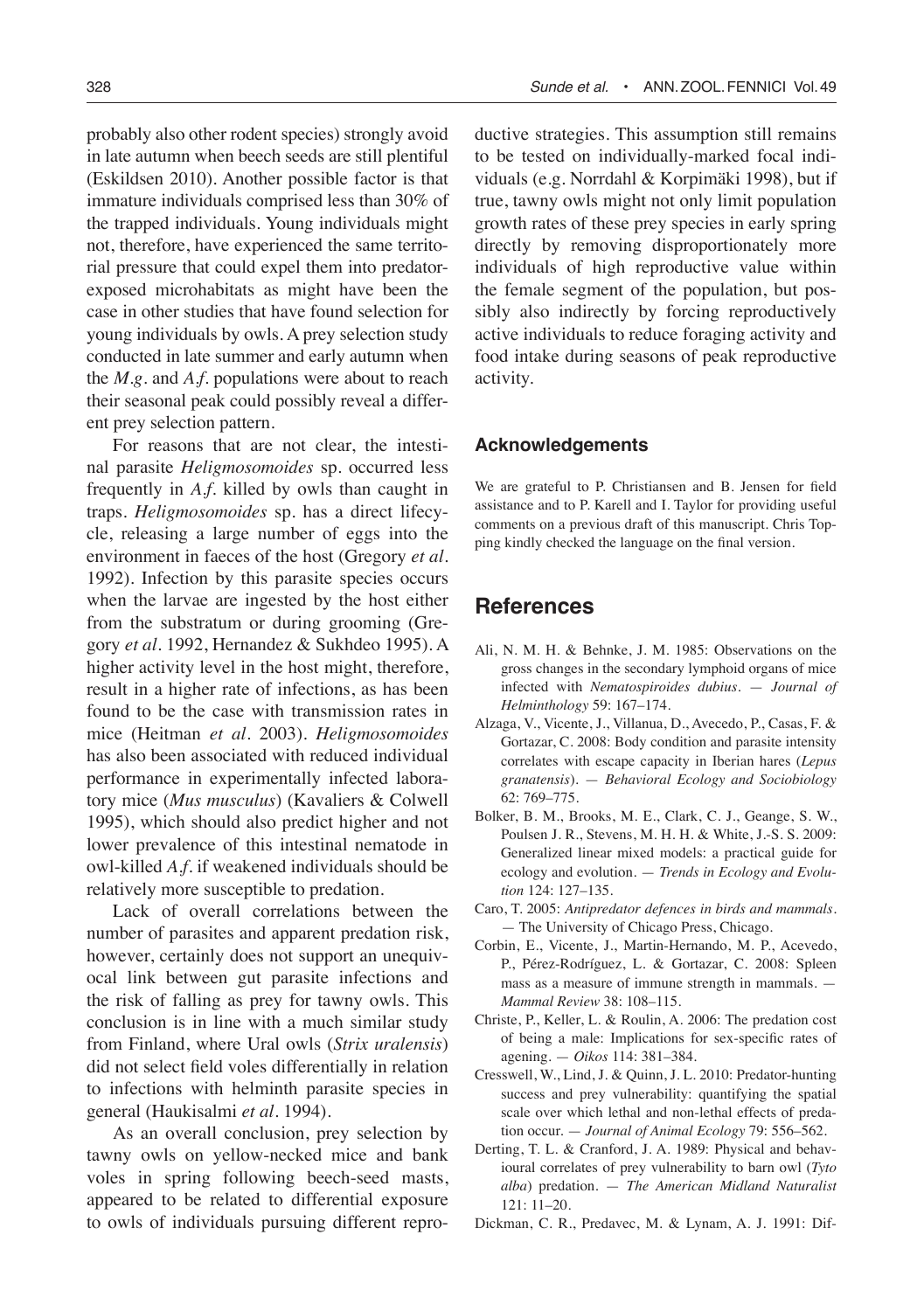ferential predation of size and sex classes of mice by the barn owl, *Tyto alba*. — *Oikos* 62: 67–76.

- Donázar, J. & Ceballos, O. 1989: Selective predation by eagle owls (*Bubo bubo*) on rabbits (*Oryctolagus cuniculus*): age and sex preferences. — *Ornis Scandinavica* 20: 117–122.
- Eskildsen, A. 2010: *Effects of resource abundance on habitat selection and spatial behavior of the bank vole (Myodes glareolus)*. — M.Sc. thesis, Univ. Copenhagen, Dept. of Biology.
- Garside, P., Behnke, J. M. & Rose, R. A. 1989: The immune response of male DSN hamsters to a primary infection with *Ancylostoma ceylanicum*. — *Journal of Helminthology* 63: 251–260.
- Gregory, R. D., Montgomery, S. S. T. & Montgomery, W. I. 1992: Population biology of *Heligmosomoides polygyrus* (Nematoda) in the wood mouse. — *The Journal of Animal Ecology* 61: 749–757.
- Halle, S. 1988: Avian predation upon a mixed community of common voles (*Microtus arvalis*) and wood mice (*Apodemus sylvaticus*). — *Oecologia* 75: 451–455.
- Haukisalmi, V., Henttonen, H. & Pietiäinen, H. 1994: Helminth parasitism does not increase the vulnerability of field vole *Microtus agrestis* to predation by the Ural owl *Strix uralensis.* — *Annales Zoologici Fennici* 31: 263–269.
- Heitman, T. L., Koski, K. G. & Scott, M. E. 2003: Energy deficiency alters behaviours involved in transmission of *Heligmosomoides polygyrus* (Nematoda) in mice. — *Canadian Journal of Zoology* 81: 1767–1773.
- Hernandez, A. D. & Sukhdeo, M. V. K. 1995: Host grooming and the transmission strategy of *Heligmosomoides polygyrus*. — *The Journal of Parasitology* 81: 865–869.
- Jędrzejewski, W., Jędrzejewska, B., Szymura, A. & Zub, K. 1996: Tawny owl (*Strix aluco*) predation in a pristine deciduous forest (Białowieża National Park, Poland). — *The Journal of Animal Ecology* 65: 105–120.
- Jensen, T. S. 1975: Trappability of various functional groups of the forest rodents *Clethrionomys glareolus* and *Apodemus flavicollis*, and its application in density estimations. — *Oikos* 26: 196–204.
- Karell, P., Lehtosalo, N., Pietiäinen, H. & Brommer, J. E. 2010: Ural owl predation on field voles and bank voles by size, sex, and reproductive state. — *Annales Zoologici Fennici* 47: 90–98.
- Kavaliers, M. & Colwell, D. D. 1995: Reduced spatial learning in mice infected with the nematode, *Heligmosomoides polygyrus*. — *Parasitology* 110: 591–597.
- Kittlein, M. J., Vassallo, A. I. & Busch, C. 2001: Differential predation upon sex and age classes of tucos-tucos (*Ctenomys talarum*, Rodentia: Octodontidae) by owls. — *Mammalian Biology* 66: 281–289.
- Koivunen, V., Korpimäki, E. & Hakkarainen, H. 1996a: Differential avian predation on sex and size classes of small mammals: doomed surplus or dominant individuals? — *Annales Zoologici Fennici* 33: 293–301.
- Koivunen, V., Korpimäki, E., Hakkarainen, H. & Norrdahl, K. 1996b: Prey choice of Tengmalm's owl (*Aegolius funereus funereus*): preference for substandard individuals? — *Canadian Journal of Zoology* 74: 816–823.

Littell, R.C., Milliken, G. A., Stroup, W. V., Wolfinger, R. D.

& Shabenberger, O. 2006: *SAS*® *for mixed models*, 2nd ed. — SAS Institute Inc., Cary, NC, USA.

- Magnhagen, C. 1991: Predation risk as a cost of reproduction. — *Trends in Ecology and Evolution* 6: 183–186.
- Manly, B. J. F., McDonald, L. L., Thomas, D. L., McDonald, T. L. & Erickson, W. P. 2002: *Resource selection by animals: statistical design and analysis of field studies* (2nd ed.)*.* — Kluwer Academic Publishers, London.
- Meri, T., Halonen, M., Mappes, T. & Suhonen, J. 2008: Younger bank voles are more vulnerable to avian predation. — *Canadian Journal of Zoology* 86: 1074–1078.
- Møller, A. P. & Erritzøe, J. 2000: Predation against birds with low immunocompetence — *Oecologia* 122: 500–504.
- Møller, A. P. & Saino, N. 2004: Immune response and survival. — *Oikos* 104: 299–304.
- Navarro, C., de Lope, F., Marzal, A. & Møller, A. P. 2004: Predation risk, host immune response, and parasitism. — *Behavioral Ecology* 15: 629–635.
- Norrdahl, K. & Korpimäki, E. 1998: Does mobility or sex of voles affect risk of predation by mammalian predators? — *Ecology* 79: 226–232.
- Pettorelli, N., Coulson, T., Durant, S. M. & Gaillard, J. M. 2011: Predation, individual variability and vertebrate population dynamics. — *Oecologia* 167: 305–314.
- Rohner, C. & Krebs, C. J. 1996: Owl predation on snowshoe hares: consequences of antipredator behavior. — *Oecologia* 108: 303–310.
- Schulte-Hostedde, A. I. & Millar, J. S. 2004: Intraspecific variation of testis size and sperm length in the yellow-pine chipmunk (*Tamias amoenus*): implications for sperm competition and reproductive success. — *Behavioral Ecology and Sociobiology* 55: 272–277.
- Smith, K. G. & Hunt, J. L. 2004: On the use of spleen mass as a measure of avian immune system strength. — *Oecologia* 138: 28–31.
- Steen, H., Taitt, M. & Krebs, C. J. 2002: Risk of parasite-induced predation: an experimental field study on Townsend's vole (*Microtus townsendii*). — *Canadian Journal of Zoology* 80: 1286–1292.
- Sunde, P. & Bølstad, M. S. 2004: A telemetry study of the social organization of a tawny owl population. — *Journal of Zoology*, *London* 263: 65–76.
- Sunde, P., Bølstad, M. S. & Desfor, K. B. 2003: Diurnal exposure as a risk sensitive behaviour in tawny owls *Strix aluco*? — *Journal of Avian Biology* 34: 409–418.
- Taylor, I. R. 2009: How owls select their prey: a study of barn owls (*Tyto alba*) and their small mammal prey. — *Ardea* 97: 635–644.
- Thienpont, D., Rochette, F. & Vanparijs O. F. J. 1986: *Diagnosing helminthiasis by coprological examination*. — Janssen Research Foundation, Beerse, Belgium.
- Temple, S. A. 1987: Do predators always capture substandard individuals disproportionately from prey populations? — *Ecology* 68: 669–674.
- Trejo, A. & Guthmann, N. 2003: Owl selection on size and sex classes of rodents: Activity and microhabitat use of prey. — *Journal of Mammalogy* 84: 652–658.
- Vincent, A. L. & Ash, L. R. 1978: Splenomegaly in jirds (*Meriones unguiculatus*) infected with *Brugia malayi*  (Nematoda: Filariodea) and related species. — *American*